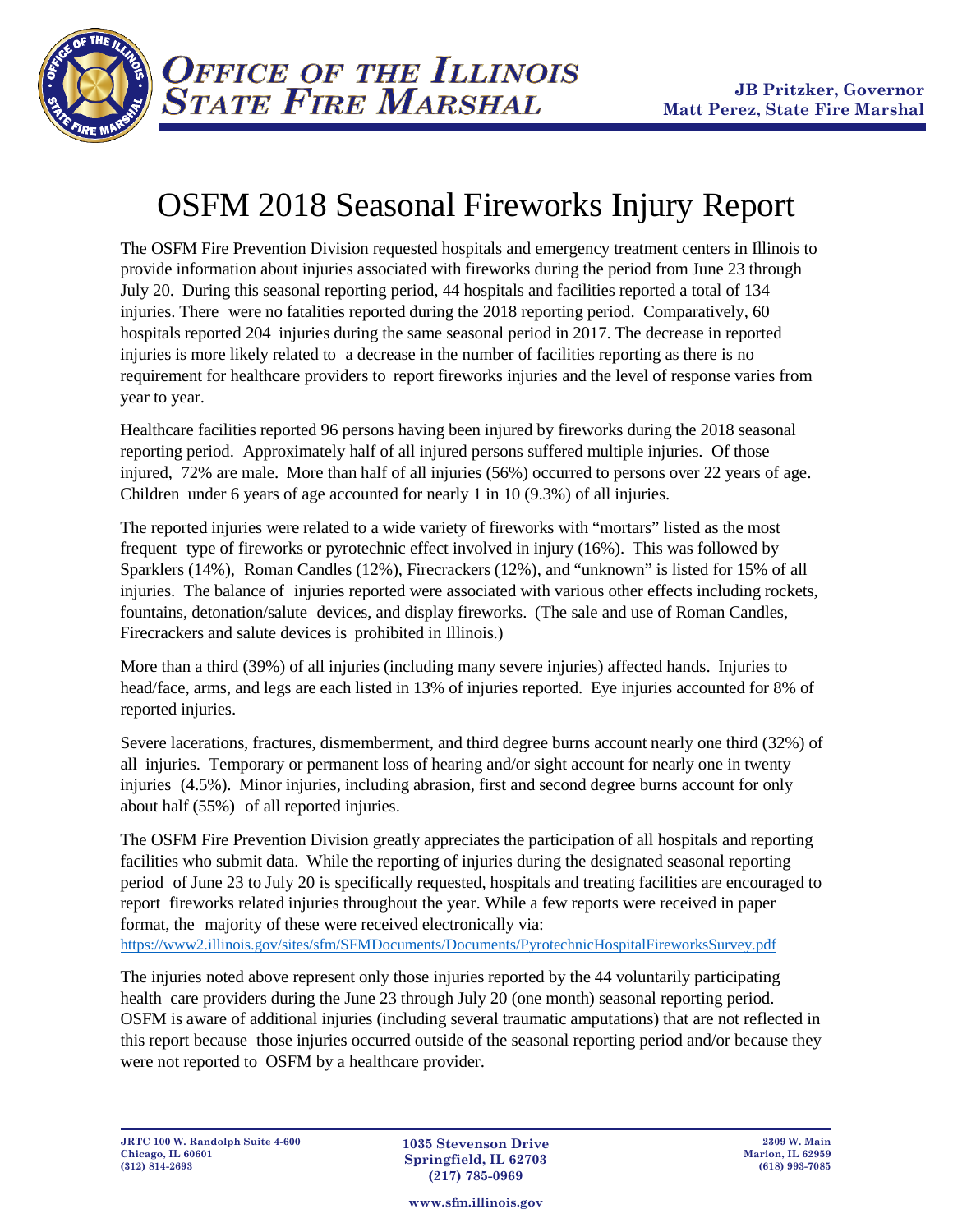

## 2018 Illinois Fireworks Injuries

| <b>Type of Fireworks</b>      | <b>Number of Fireworks Causing Injuries</b> | <b>Percent</b> |
|-------------------------------|---------------------------------------------|----------------|
| Cones, Fountains Handheld     | 3                                           | 2.91%          |
| Firecrackers/Lady Finger      | 12                                          | 11.65%         |
| Jumping/Crazy Jack            | 2                                           | 1.94%          |
| M-80/M-60/M-100/Silver Salute | 6                                           | 5.83%          |
| <b>Missile Rocket</b>         | 2                                           | 1.94%          |
| Mortar                        | 16                                          | 15.53%         |
| <b>Other Fireworks</b>        | 0                                           | $0.00\%$       |
| Roman Candles/Shots/Balls     | 13                                          | 12.62%         |
| <b>Sky/Bottle Rockets</b>     | 6                                           | 5.83%          |
| Smoke/Cherry Bomb             | 0                                           | $0.00\%$       |
| Sparklers Wire/Wood Core      | 14                                          | 13.59%         |
| <b>Fireworks Display</b>      | 10                                          | 9.71%          |
| Homemade                      | 3                                           | 2.91%          |
| Unknown                       | 16                                          | 15.53%         |
| <b>Total</b>                  | 103                                         | 100.00%        |

| <b>Type of Injuries</b>  | <b>Table of Type of Injuries</b><br><b>Number of Injuries</b> | <b>Percent</b> |
|--------------------------|---------------------------------------------------------------|----------------|
| Abrasions                | 20                                                            | 14.93%         |
| <b>Burns 1st Degree</b>  | 22                                                            | 16.42%         |
| <b>Burns 2nd Degree</b>  | 34                                                            | 25.37%         |
| <b>Burns 3rd Degree</b>  | 6                                                             | 4.48%          |
| Dismemberment/Amputation | 12                                                            | 8.96%          |
| Fatality                 | 0                                                             | 0.00%          |
| Fracture                 | 5                                                             | 3.73%          |
| <b>Hearing Loss</b>      | 3                                                             | 2.24%          |
| Lacerations              | 20                                                            | 14.93%         |
| Loss of Sight            | 3                                                             | 2.24%          |
| Other                    | 9                                                             | 6.72%          |
| Unknown                  | 0                                                             | 0.00%          |
| <b>Total</b>             | 134                                                           | 100.00%        |

| <b>Gender</b>             | <b>Number of Injuries</b> | <b>Percent</b> |
|---------------------------|---------------------------|----------------|
| Female                    |                           | 28.13%         |
| Male                      | 69                        | 71.88%         |
| Unknown (did not specify) |                           | 0.00%          |
| <b>Total</b>              | 96                        | 100.00%        |

**1035 Stevenson Drive Springfield, IL 62703 (217) 785-0969**